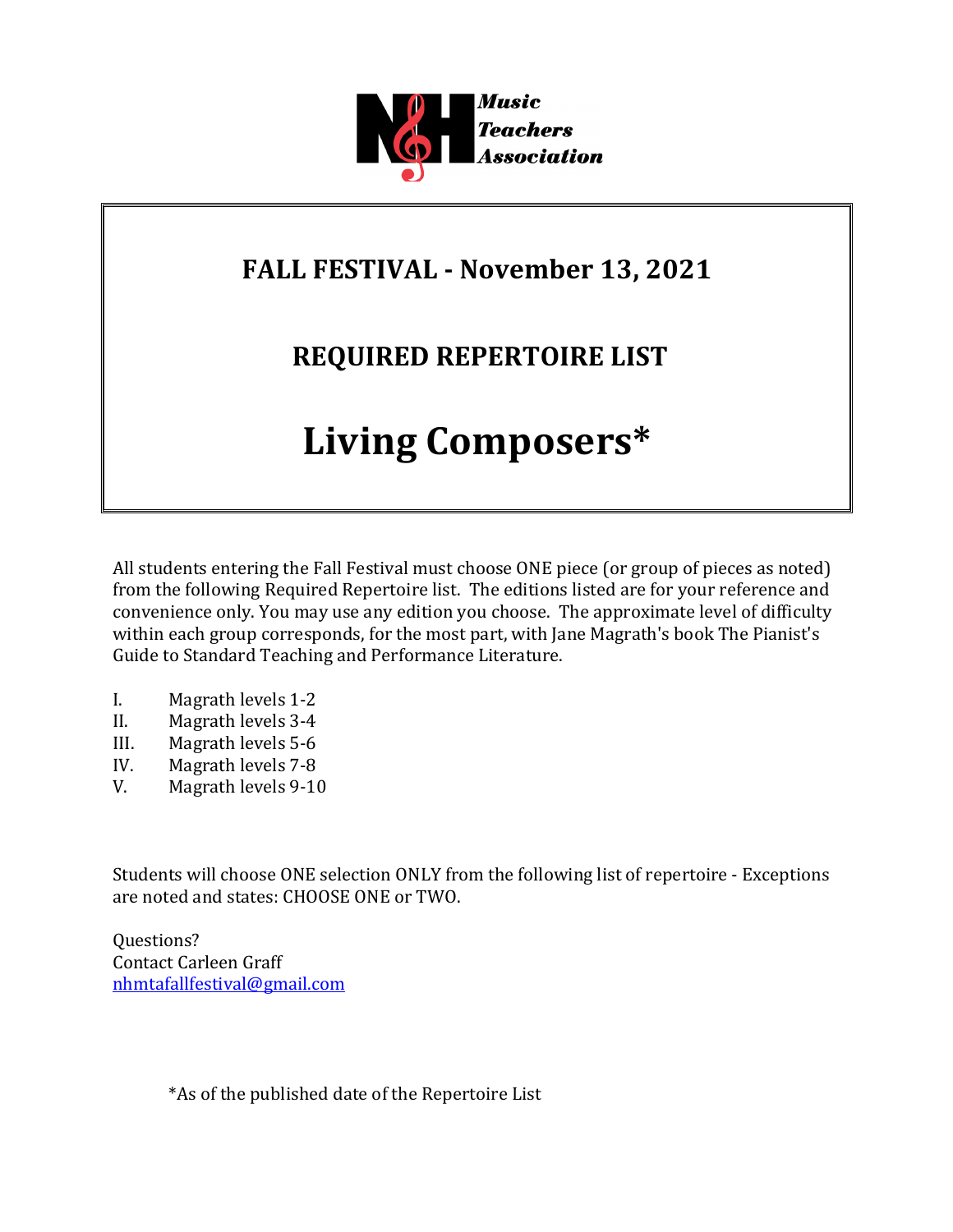**GROUP I** (elementary/late elementary)

| 1. Escapades, Bk. 1 (*Frederick Harris Music - JW Pepper)<br>The Mouse in the Grandfather Clock<br><b>Tomato the Tomcat</b><br><b>Beaver Boogie</b><br><b>CHOOSE ONE or TWO</b> | Stephen Chatman          |
|---------------------------------------------------------------------------------------------------------------------------------------------------------------------------------|--------------------------|
| 2. Monster Truck – (FJH)                                                                                                                                                        | Elizabeth Gutierrez      |
| 3. Animals Have Feelings Too (Hal Leonard)<br><b>Tired Turtle</b><br>One Worried Owl<br>A Giraffe Can Laugh<br>Mad Mad Cat<br><b>CHOOSE ONE</b>                                 | Jennifer Linn            |
| 4. Musical Impressions, Bk. 1 (Alfred)<br><b>What's That Noise?</b>                                                                                                             | Martha Mier              |
| 5. Pictures and Beyond, Bk. 1 (FJH)<br>Thunderstorm<br>Mountain Echo<br>In an Echo Chamber<br><b>CHOOSE ONE or TWO</b>                                                          | Dianne Gollkasian Rahbee |
| 6. Museum Masterpieces, Bk. A (Alfred)<br>Tiger in a Tropical Storm                                                                                                             | <b>Catherine Rollin</b>  |
| 7. One of a Kind, Bk. 1 (Alfred)<br><b>Dragon Dreams</b>                                                                                                                        | Wynn-Anne Rossi          |
| 8. Space Adventures (*Compose Create)<br>One-Eyed Alien<br>Fly Me to the Moon<br><b>Blast Off</b><br><b>CHOOSE ONE OR TWO</b>                                                   | <b>Wendy Stevens</b>     |

### **DUET**

Flying (Willis) **Carolyn Miller**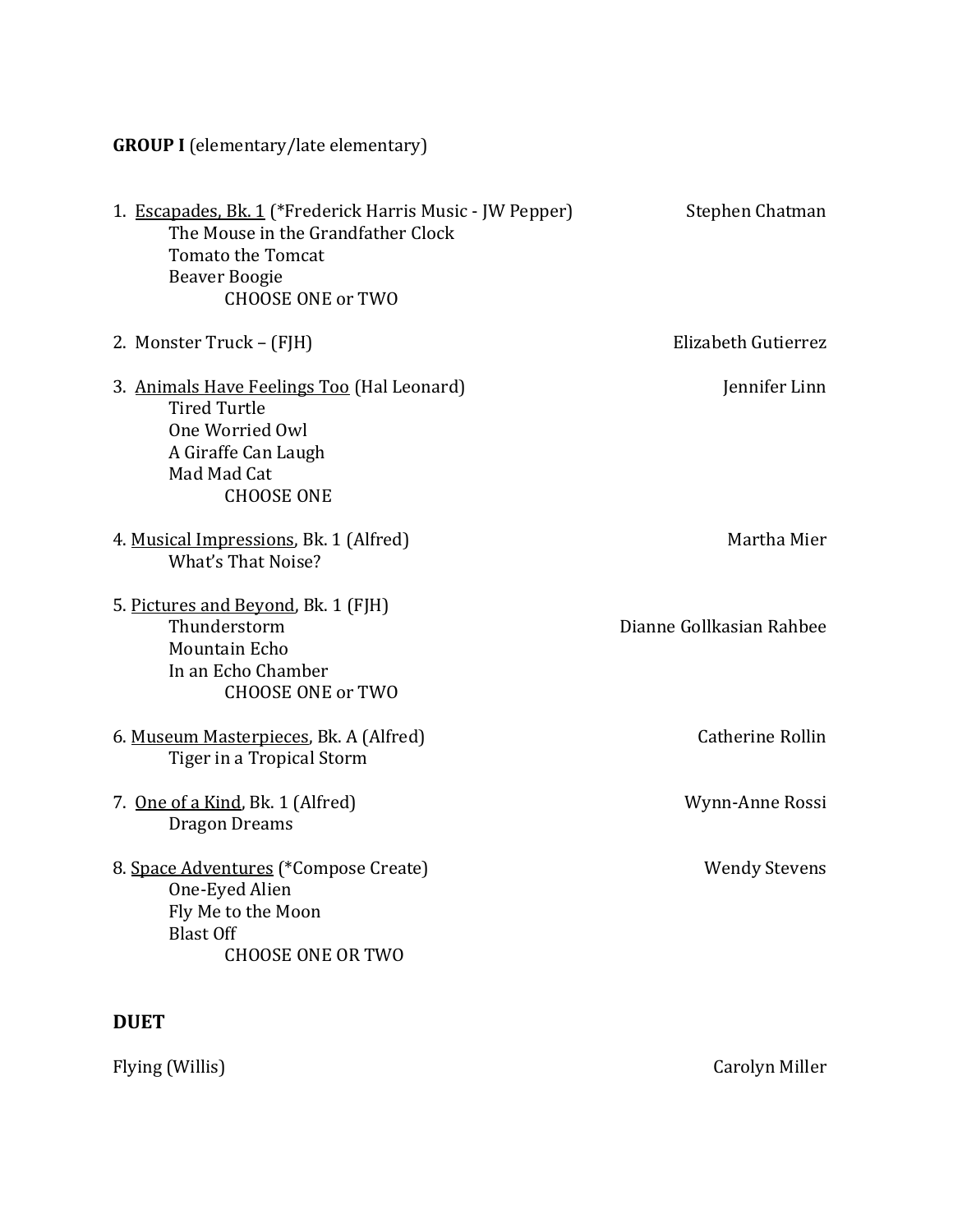**GROUP II** (late elementary/early intermediate)

| 1. Earth Music Series, Bk. V Dragons (*Manduca Music Publications)<br>2. The Grumpy Dragon<br>3. The Chuckling Dragon<br>6. The Snoring Dragon<br><b>CHOOSE ONE OR TWO</b> |                                    | Seymour Bernstein    |
|----------------------------------------------------------------------------------------------------------------------------------------------------------------------------|------------------------------------|----------------------|
| 2. Musical Impressions, Bk. 2 (Alfred)<br>Crackerjack Jazz                                                                                                                 |                                    | Martha Mier          |
| 3. Sunny Skies and Dragonflies<br>Wasps<br><b>Butterflies</b><br><b>CHOOSE ONE</b>                                                                                         | (*Frederick Harris Music - Pepper) | Jason Noble          |
| 4. Color Wheel (Hal Leonard)<br>Majestic Purple<br><b>Sassy Orange</b><br><b>CHOOSE ONE</b>                                                                                |                                    | Mona Rejino          |
| 5. Treasures (Hal Leonard)<br><b>Giggles and Gossip</b>                                                                                                                    |                                    | Eugénie Rocherolle   |
| 6. <u>Jazzin' Americana</u> , Bk. 2 (Alfred)<br>Walk On, Basie!<br>Miles of Mixolydian<br><b>CHOOSE ONE</b>                                                                |                                    | Wynn-Anne Rossi      |
| 7. Start Your Engines (*ComposeCreate)<br><b>Monster Truck</b><br>Stop and Go<br>Daredevil<br><b>CHOOSE ONE</b>                                                            |                                    | <b>Wendy Stevens</b> |
| 8. Myths and Monsters (Hal Leonard)<br>T. Rex                                                                                                                              |                                    | Jeremy Siskind       |
| <b>DUET</b>                                                                                                                                                                |                                    |                      |
| Just for You and Me, Bk. 1 (Alfred)                                                                                                                                        |                                    | Dennis Alexander     |

Simple Dessert Rag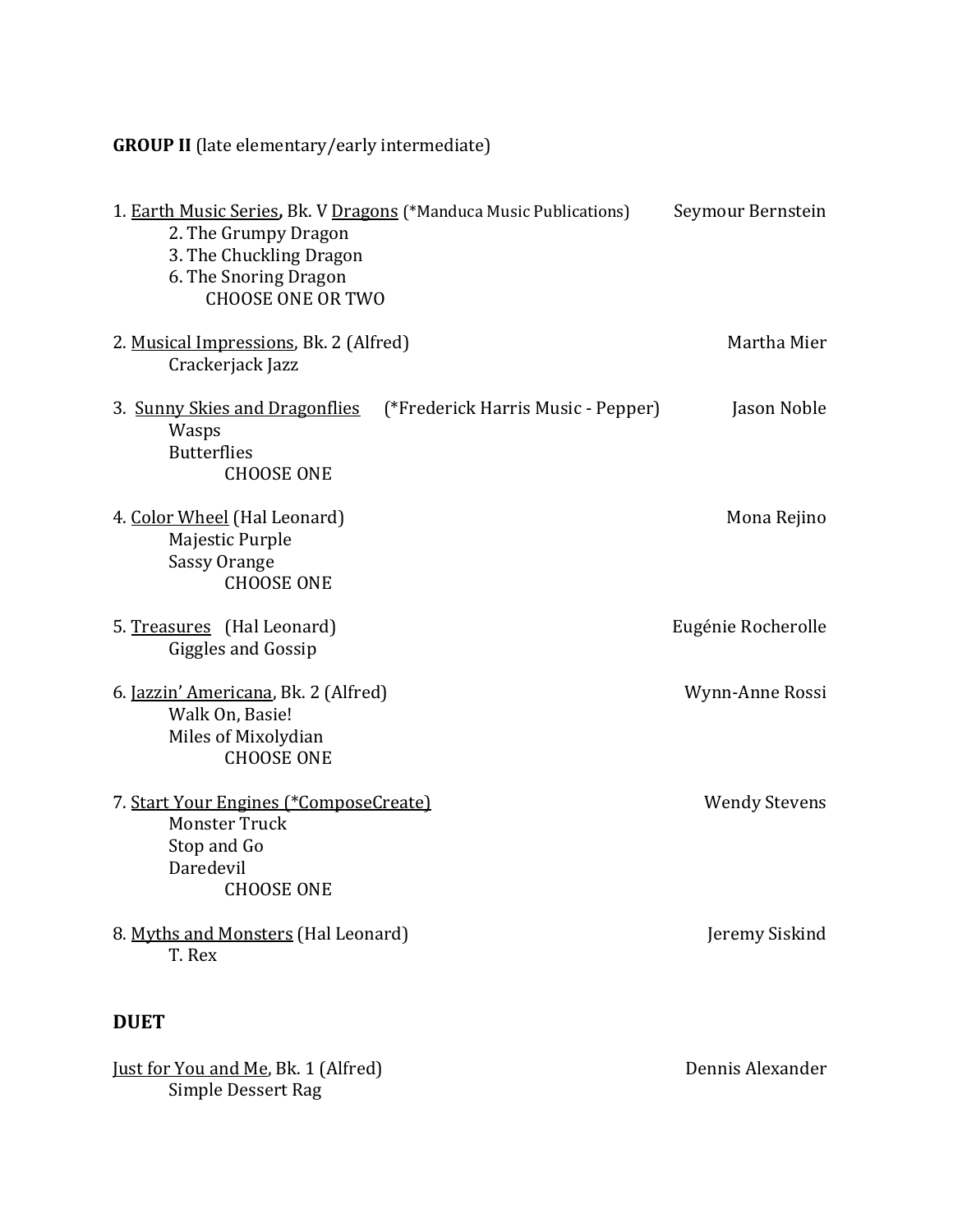#### **GROUP III** (intermediate)

| 1. Toccatas, Bk. 1(Alfred)<br>Toccata capriccio<br>Toccata alla breve<br><b>CHOOSE ONE</b>                    | Dennis Alexander                         |
|---------------------------------------------------------------------------------------------------------------|------------------------------------------|
| 2. Birds (*Manduca Music Publications)<br>The Woodpecker<br>The Chickadee<br>The Penguin<br><b>CHOOSE ONE</b> | Seymour Bernstein                        |
| 3. Idaho Gems (Alfred)<br><b>Craters of the Moon</b>                                                          | Melody Bober                             |
| 4. Midnight Magic (*Elizabeth Borowsky website)<br>Toccata<br><b>CHOOSE ONE</b>                               | Elizabeth Borowsky<br>Elizabeth Borowsky |
| 5. Twelve Preludes (FJH)<br>No. 2 in F# Minor<br>No. 7 in Eb Major<br>No. 10 in C Minor<br><b>CHOOSE ONE</b>  | <b>Timothy Brown</b>                     |
| 6. Für Alina (Universal Edition)                                                                              | Arvo Pärt                                |
| 7. Modern Miniatures, Vol. 1 (FJH)<br><b>Dancing Puppet</b><br>Toccatina No. 5<br><b>CHOOSE ONE</b>           | Dianne Goolkasian Rahbee                 |
| 8. One of a Kind, Bk. 4 (Alfred)<br>Asymmetry                                                                 | Wynn-Anne Rossi                          |
| <b>DUET</b>                                                                                                   |                                          |
| High Five (Alfred)                                                                                            | Joyce Grill                              |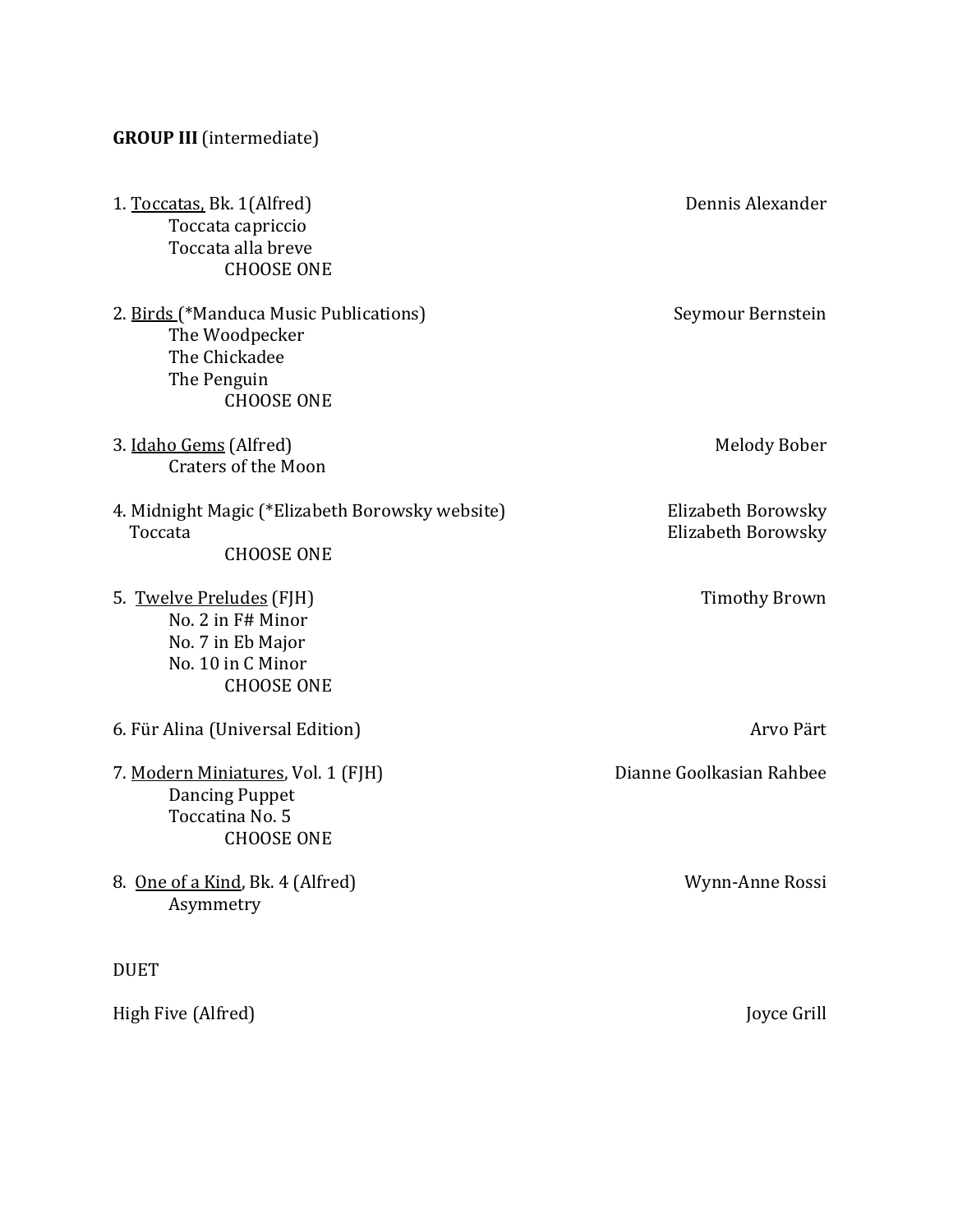|  |  | <b>GROUP IV</b> (intermediate/early advanced) |
|--|--|-----------------------------------------------|
|--|--|-----------------------------------------------|

| 1. Insects, Bk. 2 (*Manduca Music Publications)<br>The Black Fly                                                            | Seymour Bernstein                        |
|-----------------------------------------------------------------------------------------------------------------------------|------------------------------------------|
| 2. Grand One-Hand Solos for Piano Bk. 6 (Alfred)<br>On Stormy Seas                                                          | <b>Melody Bober</b>                      |
| 3. Eleison (*Elizabeth Borowsky website)<br>In Motion<br><b>CHOOSE ONE</b>                                                  | Elizabeth Borowsky<br>Elizabeth Borowsky |
| 4. Travels Through Sound (FJH)<br>Jazz Echoes<br>A Harp in the Sky<br>The Kangaroo<br><b>CHOOSE ONE or TWO</b>              | Emma Lou Diemer                          |
| 5. Album for the Young, Op. 43 (*Theodore Presser)<br>14. Hommage à Alkan<br>17. The Little Baby Rhino<br><b>CHOOSE ONE</b> | Lowell Liebermann                        |
| 6. Musical Impressions, Bk. 3 (Alfred)<br><b>Treasured Memories</b><br>Otter Creek Rag<br><b>CHOOSE ONE</b>                 | Martha Mier                              |
| 7. Museum Masterpieces, Bk. 3 (Alfred)<br>The Factory and the Bridge<br>The Great Wave off Kanagawa<br><b>CHOOSE ONE</b>    | Catherine Rollin                         |
| 8. In My Lunchbox (*Vivace Press-Harbach Music Publications)<br>1. Swimming Tuna<br>2. Celery Stalks<br><b>CHOOSE ONE</b>   | Judith Zaimont                           |

#### **DUET**

Plymouth Polka **David Karp**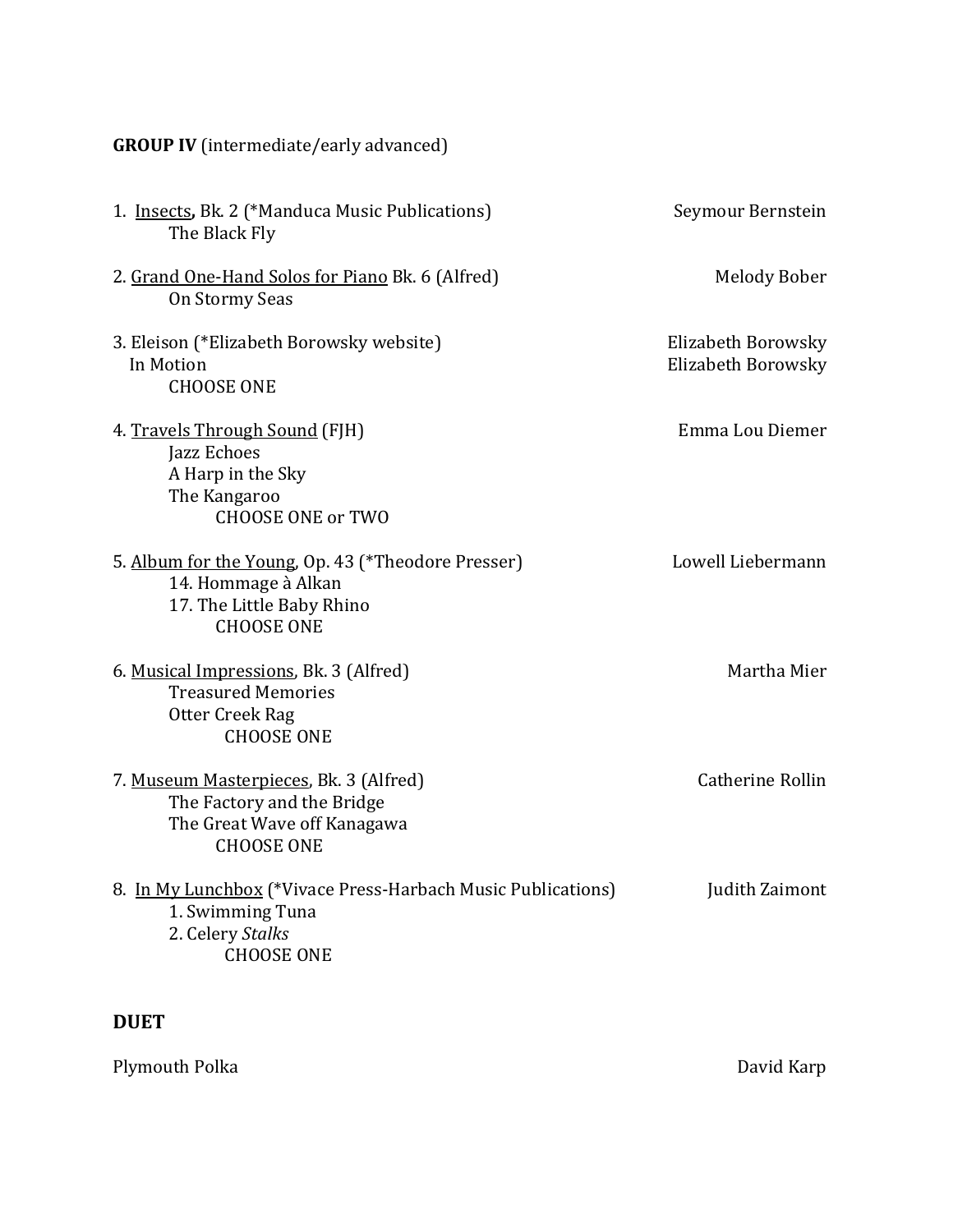|  | <b>Group V</b> (early advanced/advanced) |  |
|--|------------------------------------------|--|
|--|------------------------------------------|--|

| 1. New Mexico - Land of Enchantment (Alfred)<br>1. Pope's Rebellion                                                           | <b>Dennis Alexander</b>                  |
|-------------------------------------------------------------------------------------------------------------------------------|------------------------------------------|
| 2. No Justice, No Peace (*Elizabeth Borowsky website)<br>The Swarm<br><b>CHOOSE ONE</b>                                       | Elizabeth Borowsky<br>Elizabeth Borowsky |
| 3. Makrokosmos, Vol. I (Peters)<br>11. Dream Images (Love-Death Music)                                                        | George Crumb                             |
| 4. Eight Memories in Water Colors (G. Schirmer)<br>1. Missing Moon<br>2. Staccato Beans<br>3. Sunrain<br><b>CHOOSE ONE.</b>   | Tan Dun                                  |
| 5. Spectrum 2 (*ABRSM)<br>Tsunami                                                                                             | <b>Stephen Montague</b>                  |
| 6. Piano Sonata No. 4, Op. 128 (FJH)<br><b>IV.</b> Ruvido                                                                     | Dianne Goolkasian Rahbee                 |
| 7. Rhythms of the North Country (E. C. Schirmer)                                                                              | <b>Gwyneth Walker</b>                    |
| 8. Calendar Collection (*Vivace Press-Harbach Music Publications)<br>April<br>July<br>August<br>November<br><b>CHOOSE ONE</b> | Judith Zaimont                           |

#### **DUET**

| Jazz Suite (FJH) | Kevin Olson |
|------------------|-------------|
| I. A Swing Thing |             |